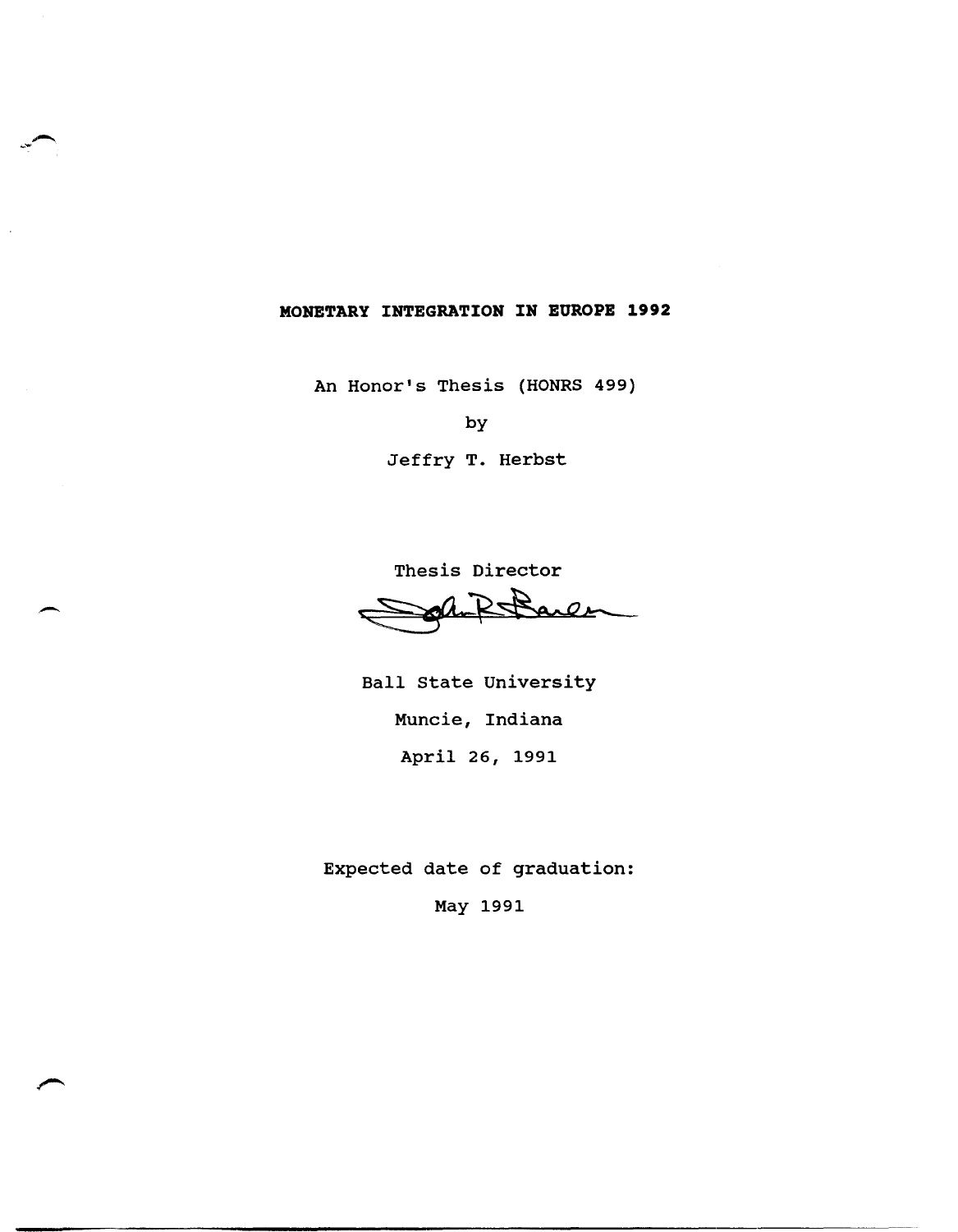## .,- **MONETARY INTEGRATION IN EUROPE 1992**

When the member states of the European Community (EC)<sup>\*</sup> passed the Single European Act in 1987, they thereby indicated that all these nations would form a united economic order by 1992. This EC action and subsequent steps also will move the member states toward greater political integration. A few advocates of this process of consolidation even anticipate that the changes planned for 1992 will take the EC close to true political union. This goal of a united Europe was envisioned by the leaders who laid the EC's foundations with the establishment of the European Coal and Steel Community in 1952 and the "Common Market" in 1957. As a dream among Europeans, the idea of unity that underlies these actions of the past thirty-five years emerged virtually at the birth of European civilization in the 300s A.D.

Many skeptics think that the vision of "EC 92" has no chance of realization. Europe 1992 has often been thought of by businessmen, politicians, and the general public worldwide as a project that would never get off its feet and, even if it did, a project that would never come to complete fruition. In fact, these antagonists had history on their side to back these claims. Ever since the passing of the reign of the Roman Caesars, the dream of a united and powerful Europe has met with failure,

The member states of the EC include Britain, Germany, Italy, France, Belgium, Denmark, Greece, Ireland, Luxembourg, Portugal, Spain, and the Netherlands.

,-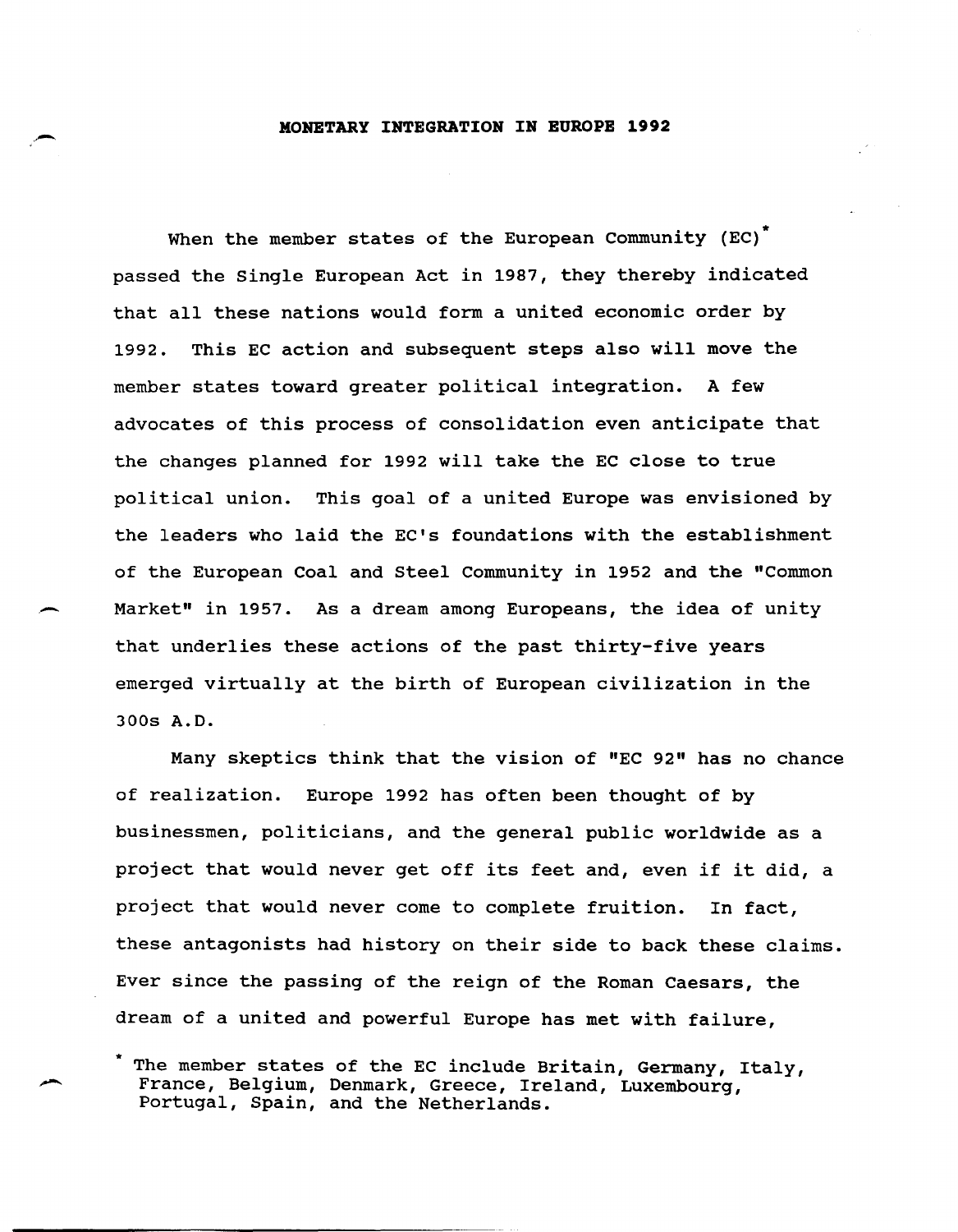victim of the fierce independence that has permeated the various countries which shared geographical borders, but little else. Even the late President of France, Charles de Gaulle, warned of the impossibility of effectively governing a country that has "over 385 different types of cheese" (Silva and Sjogren 101). Contrary to the view of critics and the implication of history, the current program for unification of the member countries of the European Community into a single market is now well under way. Europe 1992 is about halfway through its implementation. The European Commission, an EC executive body, has formulated almost ninety percent of the 300 legal measures necessary to abolish fiscal, physical, and technical barriers to trade in ~ goods and services (Walter 18). Perhaps the reason for the success of the plan so far results from the fact that this attempt does not come from the "heart or mind of a single person, party, or philosophy. Instead, its roots run deep in populist sentiment" (Silva and Sjogren 102). Additionally, this attempt for unification does not aim for world dominance as past attempts have. Rather, in keeping with the spirit of the Common Market at its founding, Europe 1992 is a quest for global equity.

Although failure is highly unlikely at this stage, the inability to achieve this single market would cost Europeans millions in unnecessary expenses and lost opportunities. Instead of this outcome, the forces behind Europe 1992 seem destined to transform the world of international business and bring changes that will far surpass even those generated by the Japanese rise

,,-...

 $\overline{2}$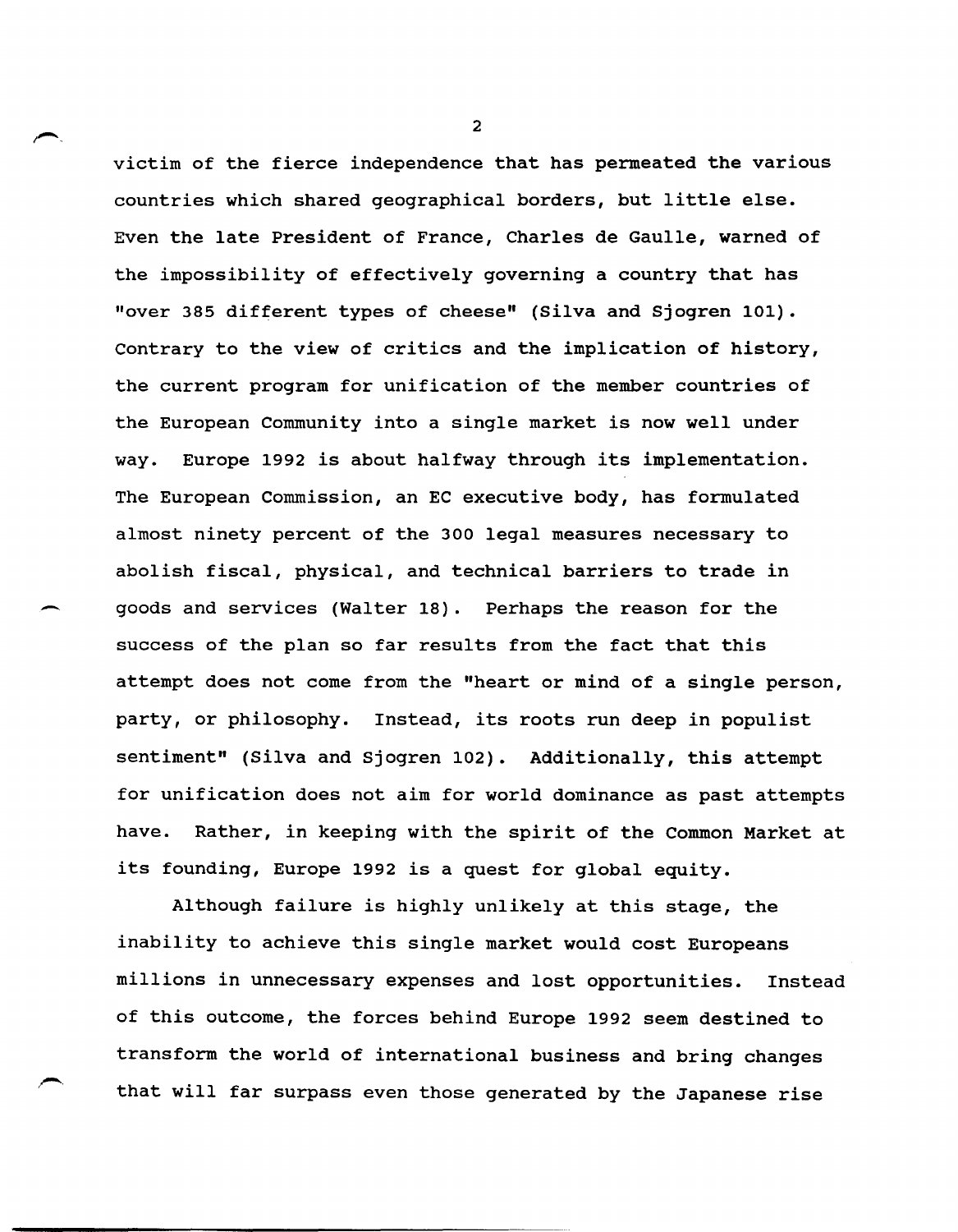to economic dominance (silva and Sjogren 101). EC 92 will give a permanent boost to the prosperity of the people of Europe and the entire world. It will especially benefit the United States. More specifically, the new economic order will create immense opportunities within Europe for growth, employment, constructive competition, improved productivity, business mobility, stable prices, and consumer choice. "No single member state on its own could ever generate such a total transformation of its economic performance and prospects. It is only by completing the single European market of over 320 million people that will make those prospects a reality" (Cecchini xiv). Although such a successful restructuring is likely, many issues still need to be resolved before the program can be completed. Furthermore, certain measures will have to be carried out after the 1992 deadline. One of the most prominent issues facing EC members is European monetary integration. It is critical in that "the full benefits of the single European financial market will not be achieved unless there is a common European currency designed to preempt recurrent exchange rate fluctuations and a possible relapse into exchange rate controls" (Walter 22). When this goal of monetary union is attained, the EC will become the largest financial market in the world.

.-

Over the past five years Europeans and others interested in EC 92 have actively debated the idea of monetary unification. Many proposals have emerged from this process of planning and discussion. An understanding of these competing notions of how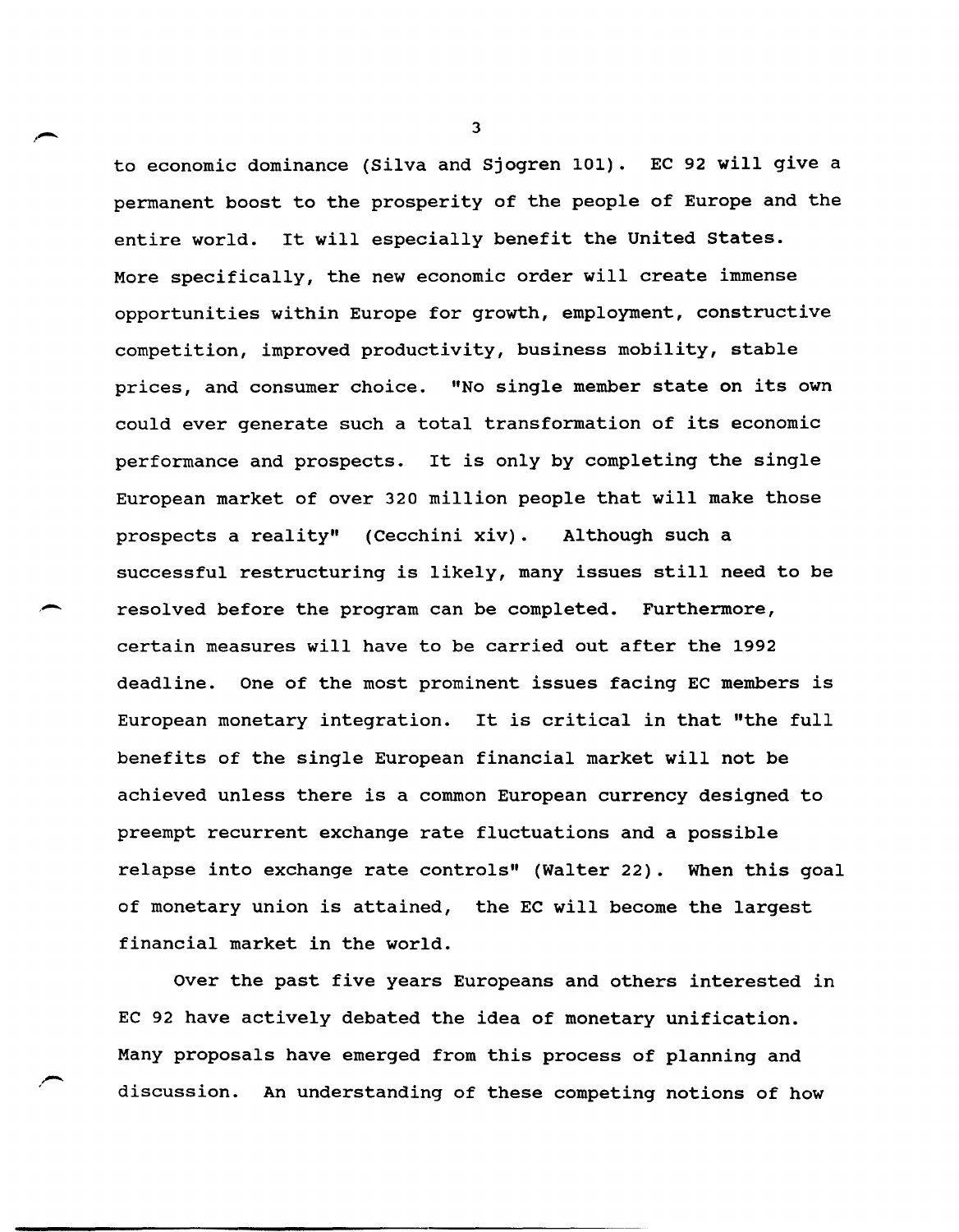and when to take this step is necessary before the most logical, efficient, and beneficial alternative can be chosen. In the subsequent pages, this thesis will review the choices and advance arguments for the most viable option.

One of the most detailed and logically impressive proposals was released in April 1989 by the committee for the study of Economic and Monetary Union, the Delors Committee (Thygesen 639). This proposal from the Committee chaired by the president of the European Commission is often used as the model for other monetary union plans. The Delors report stresses that two basic elements are necessary before monetary union can be fully achieved: completely free capital movement and irrevocably fixed exchange rates.

The Delors report proposes a three-stage approach to a monetary union that has these two traits. The first stage would aim at closer policy coordination on a voluntary basis (Thygesen 642). Additionally, all EC currencies still freely floating would be brought into the current European Monetary System (EMS) \* exchange rate mechanism. Stage two would be a "soft" monetary union with the formation of a central bank being the most important task. This phase would be primarily a transition period further promoting convergence and centering on institutional reforms. The final stage could be described as "hard" union. Monetary union then would involve the move to

 $\overline{\phantom{0}}$ 

 $\sim$  4

The EMS is a system which keeps the participating currencies within certain defined upper and lower limits which results in exchange rate stability (Ungerer 14-15).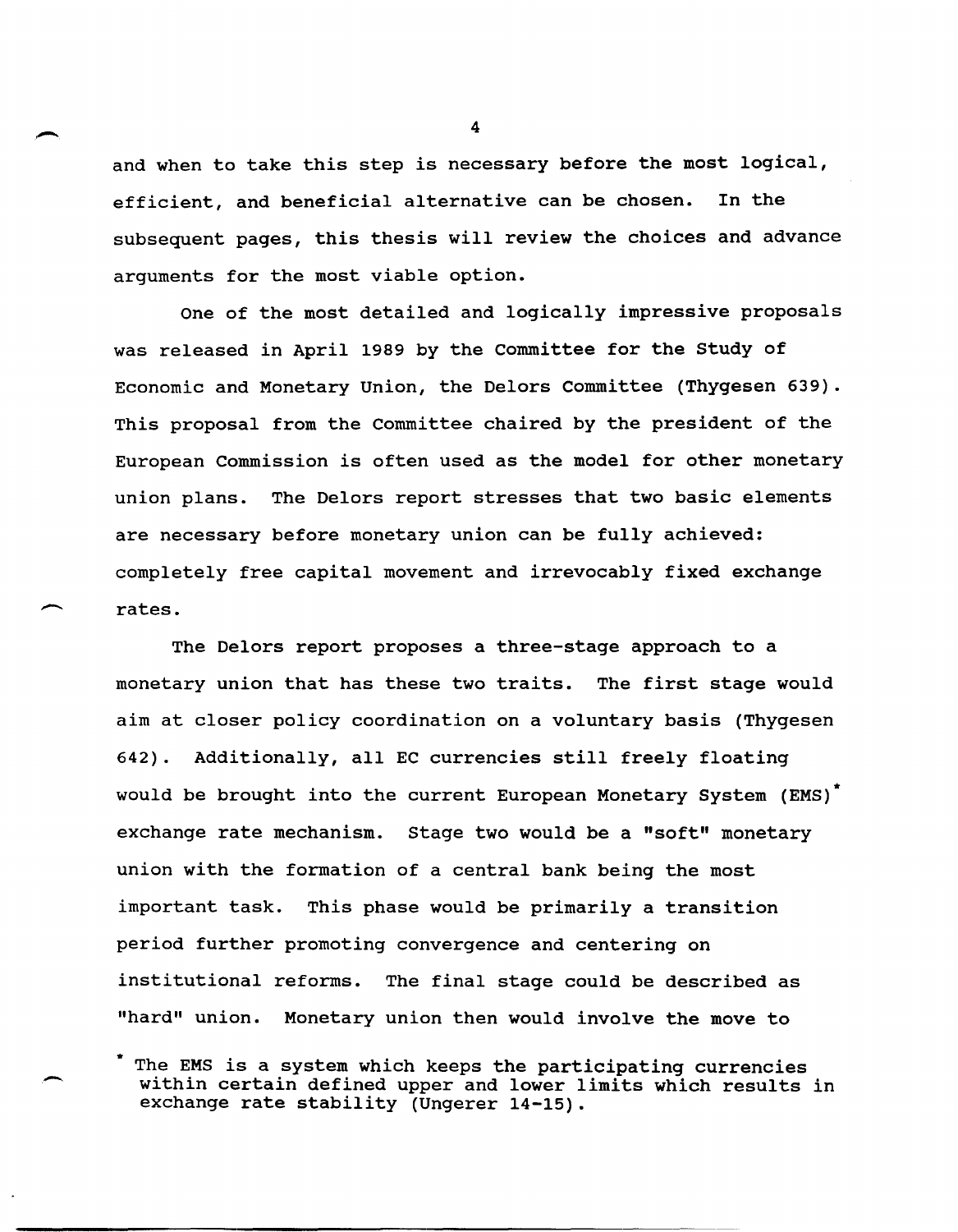irrevocably locked exchange rates, strengthened common structural and regional policies, the introduction of a common currency, and the beginning of free-scale operation of the central bank or European System of Central Banks (ESCB). with respect to the latter measure, the report states that the ESCB should be independent of political institutions, committed to price stability, and organized on a federal basis in accordance with the political diversity of the EC (Walter 22).

The advantages to this proposal are many. For example, it is widely accepted that a complete single market cannot exist without monetary union and that monetary union "must imply the establishment, sooner or later, of a European federal bank with the power to issue European money" (Lodge 105). This establishment of the ESCB is a central point of the Delors Report.

The gradual approach is also a positive aspect of the report. For example, stage two is a necessary transition period to the final stage of locked exchange rates as it is hard to envision moving straight to fixed exchange rates without some experimentation. stage two is also to be used for gradual narrowing of margins of fluctuation within the EMS (Thygesen 644) •

Another advantage is that most of the member states are prepared to accept monetary union achieved by steps on the order of those outlined in the Delors Report. More specifically, Germany, the decisive country, accepts the report for two main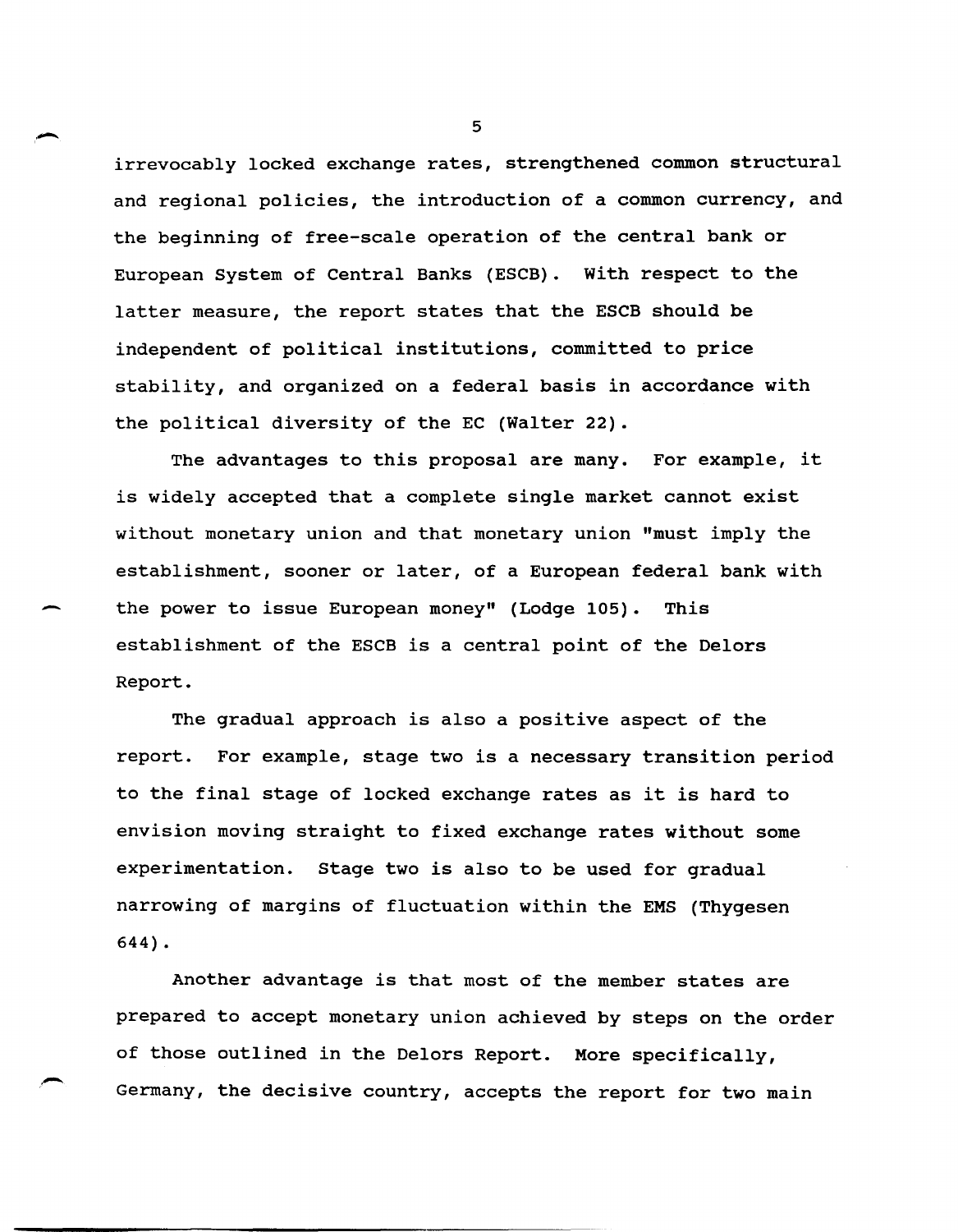reasons. The German leaders see price stability as a major objective, and they advocate this goal. Also, the report gives assurance of the autonomy of the central banking system, another feature preferred by Germany (Thygesen 647).

Surprisingly, France has responded in a positive way to the report. "Once upon a time, any French-man who advocated abandoning the franc might have been tossed off the Eiffel Tower, but attitudes are changing" (Day 30). In fact, there was even disappointment in France that the time-scheme of the report was not more radical. Monetary union would bring French interest rates down to German levels, and it would keep France from having to raise interest rates defensively as that nation has had to do in the past (Thygesen 647).

Italy has many attitudes in common with France. However, Italy is facing a budget deficit of ten to eleven percent of their Gross National Product (GNP). Thus, economic and monetary integration would allow Italy to avoid financing part of the deficit through money creation or surprise inflation.

Spain has reacted positively to the report. This country showed its support most concretely by its recent entry into joining the EMS, climaxing four years of growing Spanish confidence in the Community. Britain's transition in attitudes has paralleled Spain's. Once persistent in resisting both participation in the EMS and active moves towards economic and monetary union, Britain joined the EMS in October 1990 and is showing a willingness to accept some form of the Delors Report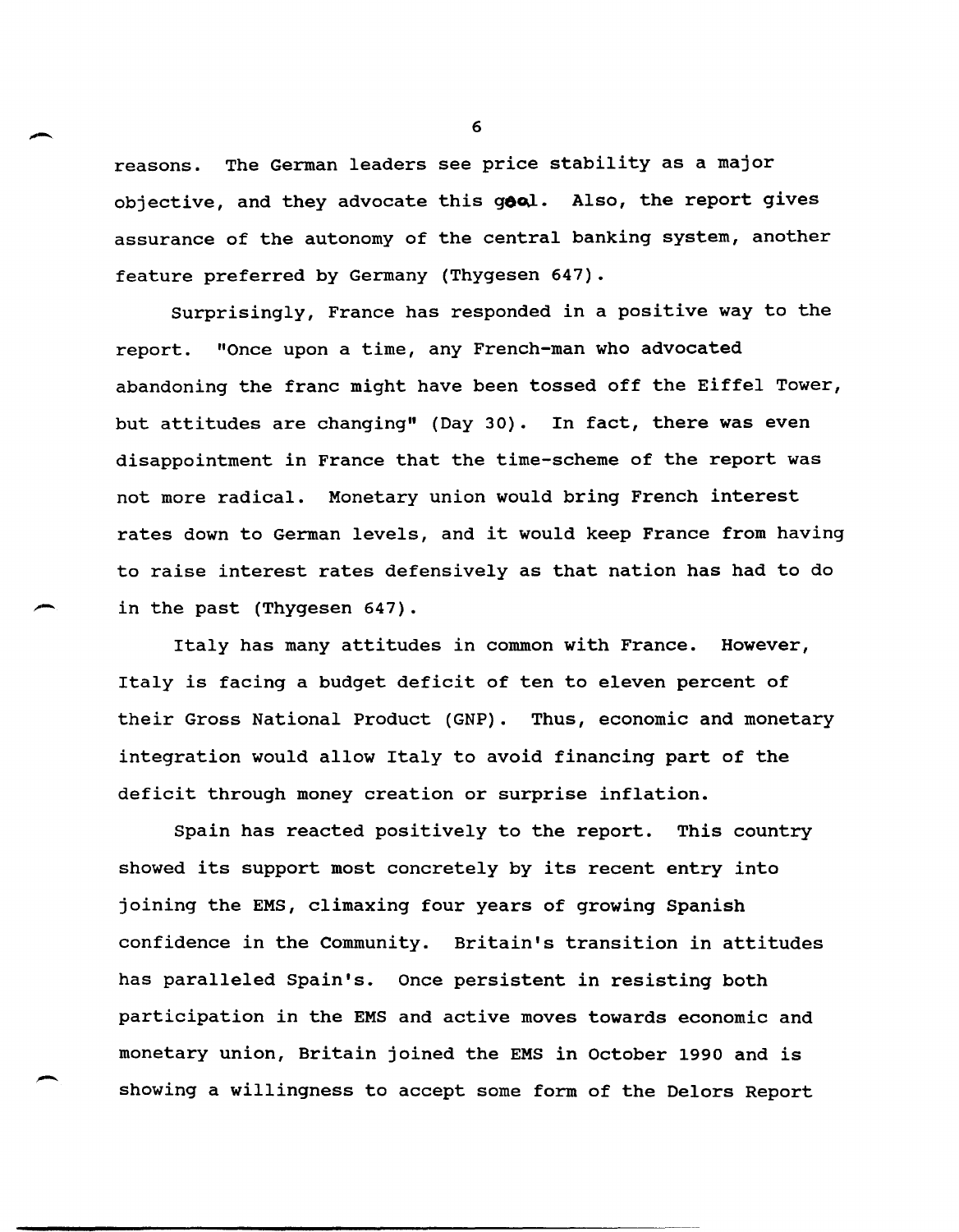(Ungerer 15).

Certainly, another advantage is that initial steps resembling those outlined in the Delors Report have already begun. On July 1, 1990, stage one of a process leading toward monetary union, as envisioned by the report, began. The European Council, a permanent European assembly established in 1948, has also drafted statutes for the ESCB. Council members, with the exception of Great Britain, agreed to begin stage two on January 1, 1994 (Ungerer 16-17).

Although it seems as though the Delors Report is the proposal which has been adopted, there are some disadvantages. Fortunately, it is not too late to allow for discussion of alternative roads to monetary union. Even the report itself allows for adjustments. For example, it gave no deadline for implementation of the proposed stages making the report a solid base but one in which a time-table to implement is wide open. More importantly, the report did not specifically mention that there will be a single currency within the EC, but alluded that this would be for the better.

Because of the problems in the Delors report, another proposal has been made that follows a similar pattern but specifically calls for monetary integration with a single currency. A single currency would replace domestic currencies whereas a common currency would be used throughout Europe alongside domestic currencies (Britton and Mayes 948). The most logical approach to the establishment of a single currency would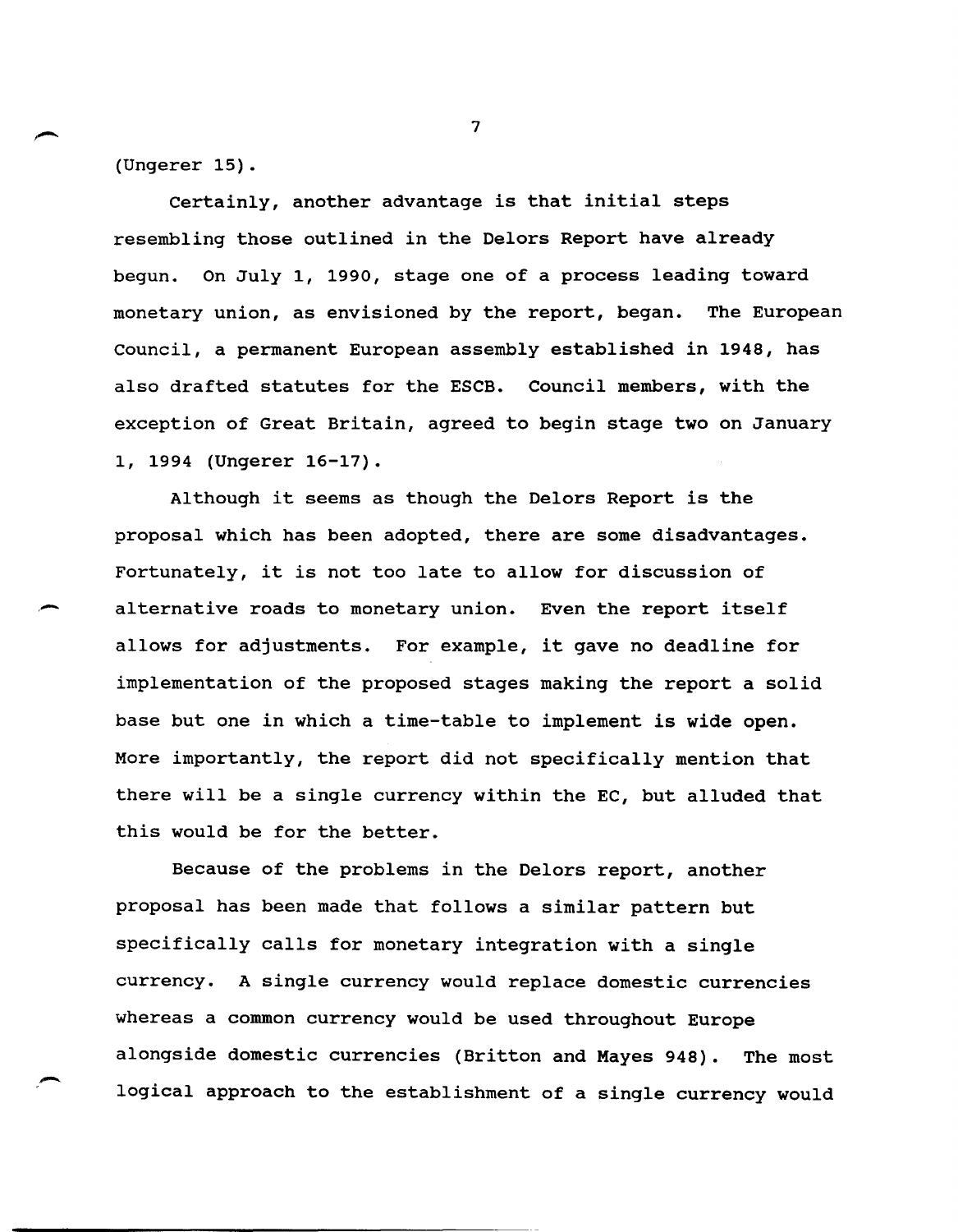be the development of the European Currency unit (ECU), an existing "cocktail" of EC currencies and the basis of the EMS, into the single currency ("Kick" 81). The main disadvantage in the use of such a single currency would be the initial cost of changeover. This process would involve recalculating the value of millions of existing contracts into ECU terms. It would also involve calling in and reissuing all existing notes and coins in circulation (Britton and Mayes 948).

The advantages of a single currency are many. A single currency would eliminate all those transaction costs which are involved in switching from one currency to another even if exchange rates are fixed (Britton and Mayes 948). It would also significantly reduce the foreign exchange reserves currently held since reserves will not be needed for a variety of currencies (Gros and Thygesen 926). A single currency would erase the burden of making calculations whenever there are business transactions done across national boundaries and the inconvenience of keeping accounts in several currencies. It would discourage the incentive to hedge against the possibility of exchange rate changes, which occur without a single currency however "irrevocable" exchange rates are supposed to be (Britton and Mayes 948). A single currency would somewhat replace the u.S. dollar as a transaction medium and store of value. It could also be expected to greatly enhance competition throughout the EC financial arena (Gros and Thygesen 927) and give the private sector greater confidence that monetary union will be maintained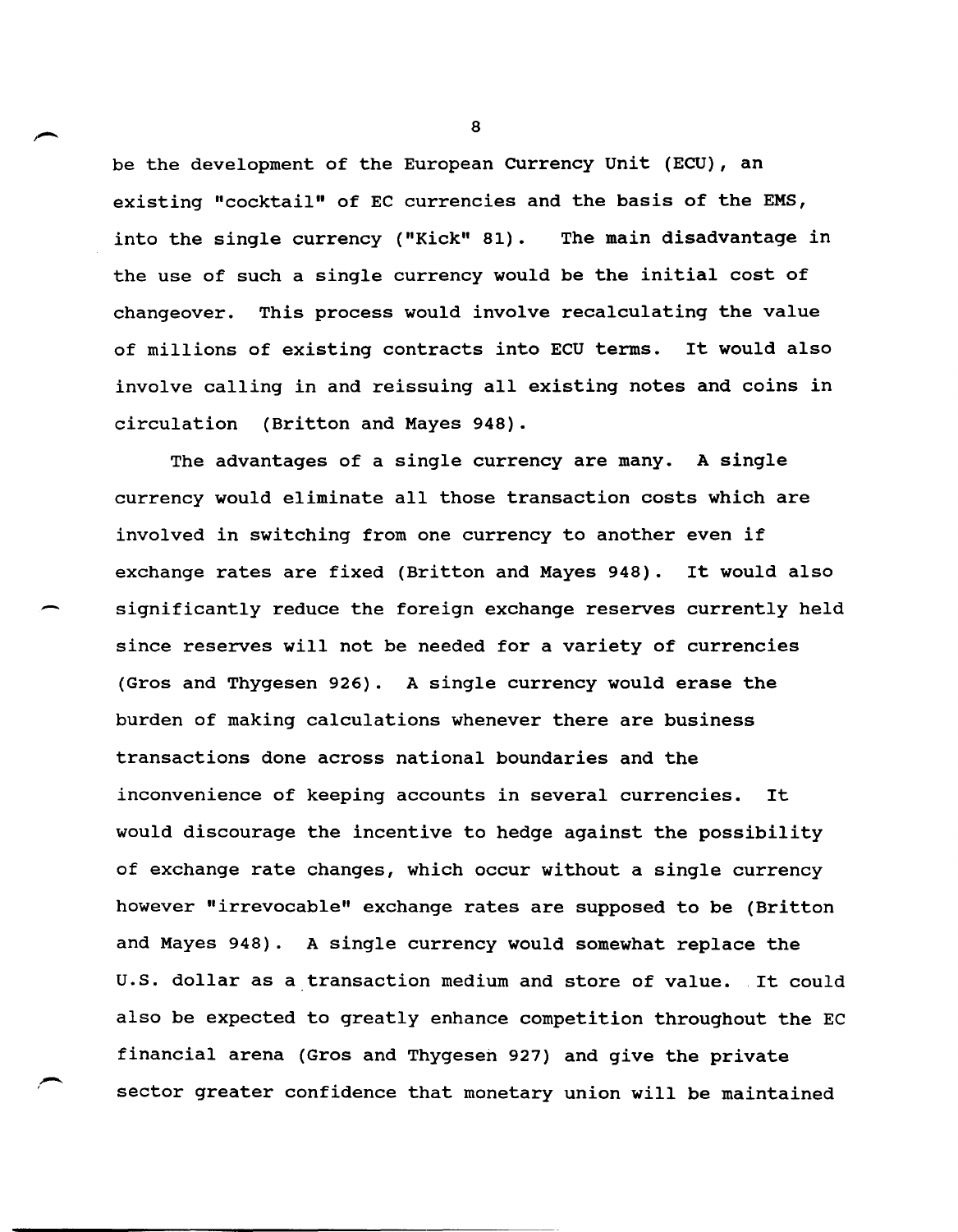(Britton and Mayes 948). Finally, it is simply hard to believe that the monetary union could acquire true common identity and legitimacy in the eyes of the outside world without a single currency (Thygesen 639).

In response to this alternative proposal, there has been much debate about the use of the ECU as the single European currency. Two significant issues have emerged: (1) whether to use the ECU or some other currency (most likely the German Deutschmark); and (2), if the ECU is the most acceptable currency, whether or not to announce outright that it will be the single currency.

With regard to the first debate, using the Deutschmark (DM) as the single currency might be advantageous to commercial banks and other financial institutions in Germany. However, it is unlikely that the central bank of Germany, the Bundesbank, would accept such an outcome. It is also doubtful that the DM would become the single currency of Europe because of the obvious political objections it would create (Britton and Mayes 949). Thus, it seems that the ECU would be the most acceptable single currency. It is a currency basket of EC countries and therefore would escape much of the political opposition. Using this form of currency, central banks could set objectives for the ECU interest rate or the ECU price level, which they would work together to achieve (Britton and Mayes 951).

Another debate that has erupted is whether or not to announce immediately that the ECU will eventually be the single

 $\ddot{q}$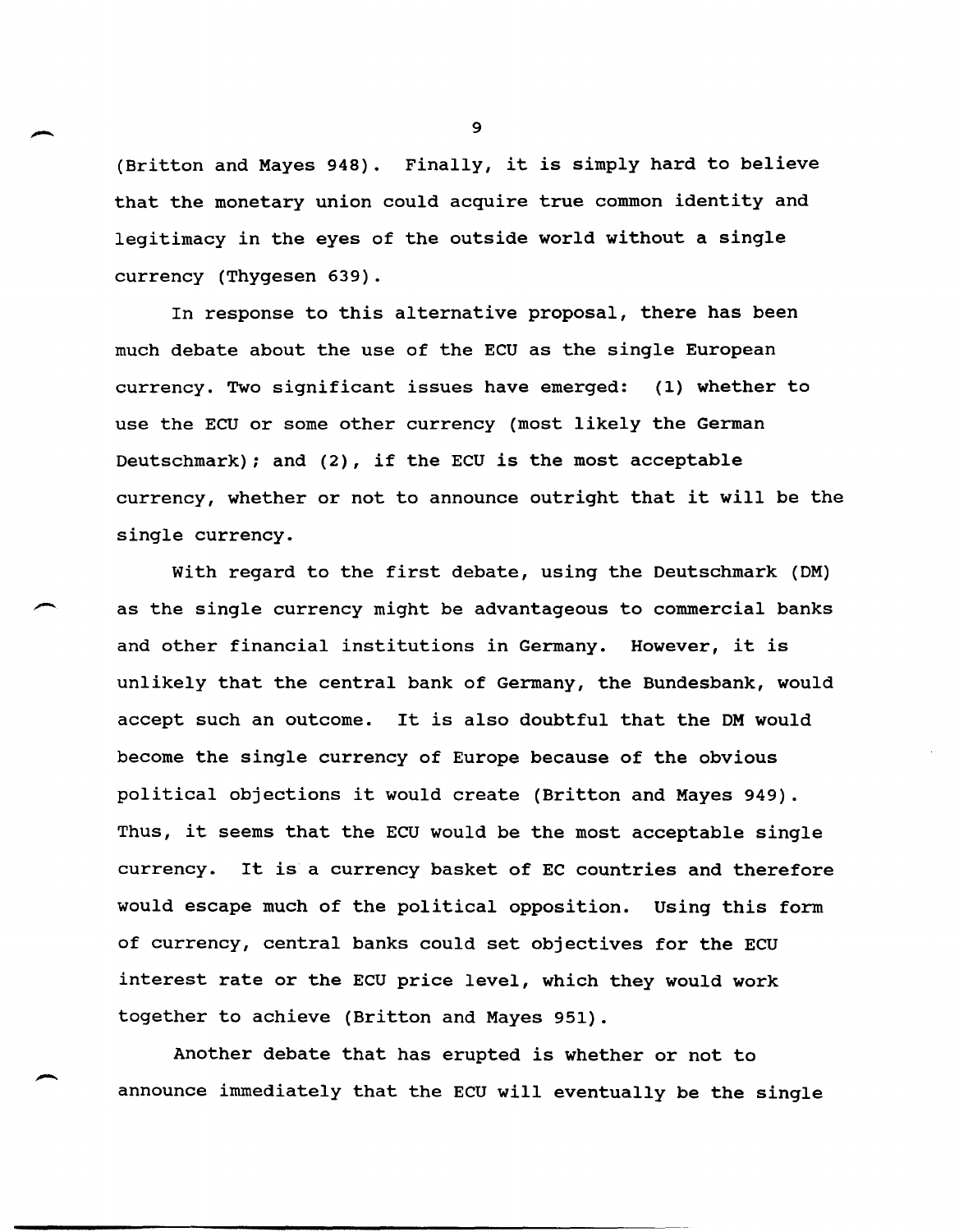European currency. For both political and economic reasons, it seems that immediate announcement would be the most beneficial. The announcement will let everyone know that all national currencies will disappear in due course. It would give European banks an incentive to develop business in ECUs as it would give them a competitive advantage during the transition period (Britton and Mayes 949-950). This increased business use would also help the ECU achieve status as a competitive commodity, establishing itself as a rival to the dollar and the yen and preparing it for the transition into the single European currency (Silva and sjogren 142). Ultimately, the early announcement of a commitment to the ECU as the single currency could, "of itself, act as a catalyst and speed up the process [of monetary union]" (Britton and Mayes 950).

There are also other alternatives which do not follow the approach to monetary union set forth by the Delors Report. One such proposal has arisen because of concern that the freeing of capital markets and the formation of a single market will make the present European Monetary system unstable. Therefore, proponents of this alternative suggest allowing more flexibility of exchange rates during an initial period. This might be an attractive way of managing the existing EMS, but it is a step in the wrong direction on the way towards monetary union. "It would make the commitment to price stability weaker in those countries which allowed their currencies to depreciate" (Britton and Mayes 954), and it would delay the entire process of monetary union.

.-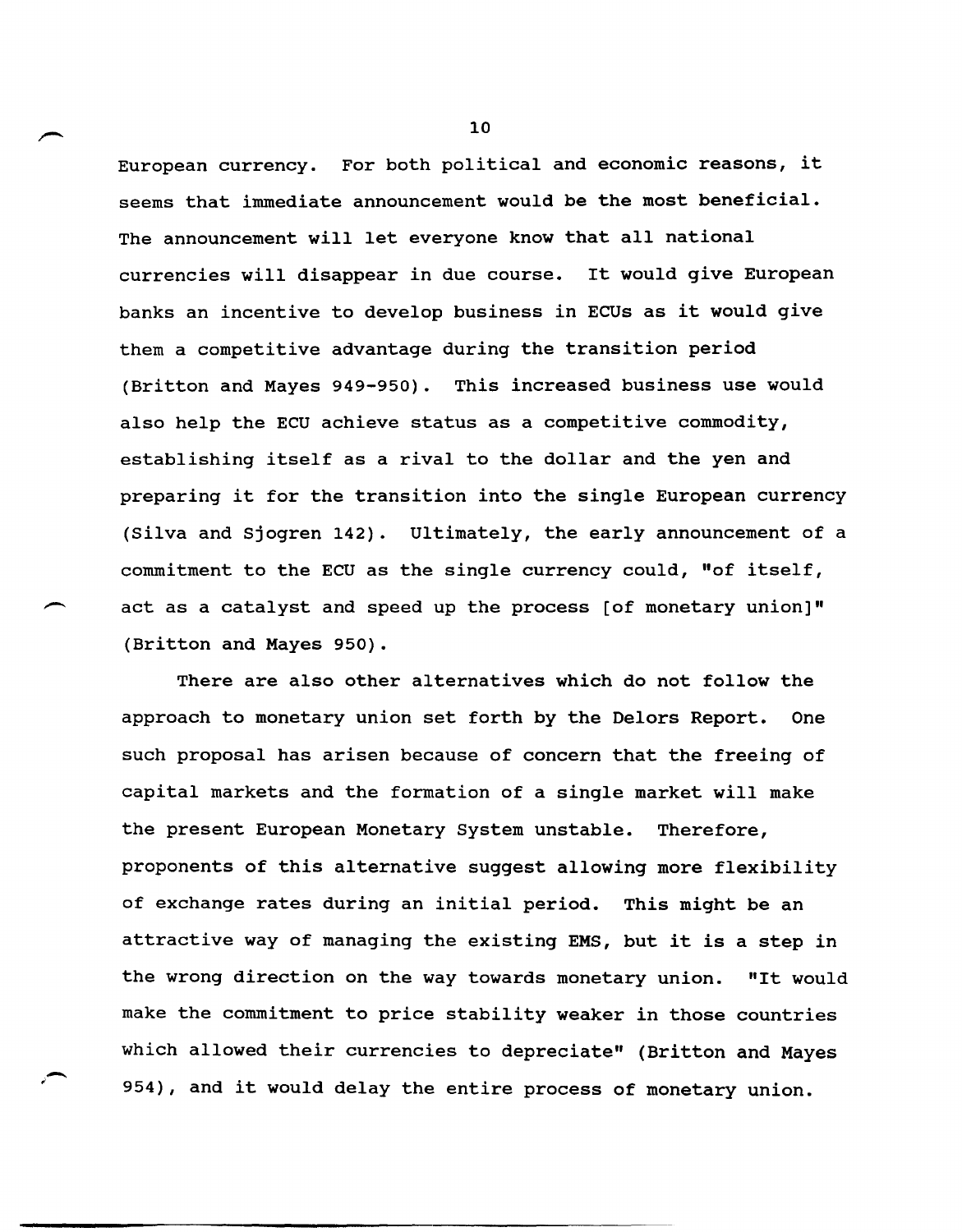Consequently, this approach would stall the entire process of becoming a truly single market.

Another alternative is one which embraces the idea of currency competition. This alternative was presented by united Kingdom authorities in response to the Delors Report. Their concept of monetary integration advocates an evolutionary approach as opposed to the institutional approach set forth by the Oelors Report (Ungerer 15). This approach would rely on "free mobility of capital and the natural forces of competition to create a spontaneous movement towards a common, or even a single, currency" (Britton and Mayes 954). Currency competition is a system which is both inadequate and infeasible. First and foremost, the most likely result of this approach would be more widespread use of existing currencies, especially the OM, the French franc, and the British pound sterling. It is unlikely that the ECU could prevail in such a competition (Britton and Mayes 955). "Currency competition would not in the long run provide more guarantees for price stability than the kind of joint management through a European central banking system which has been proposed in the (Oelors) Report" (Thygesen 651). In currency competition, where national currencies are not irrevocably linked to each other, it is not possible to speak of monetary union or expect the full benefits which would come from monetary union (Ungerer 15). Furthermore, it is not entirely clear whether this proposal was framed with monetary union as its expected end result.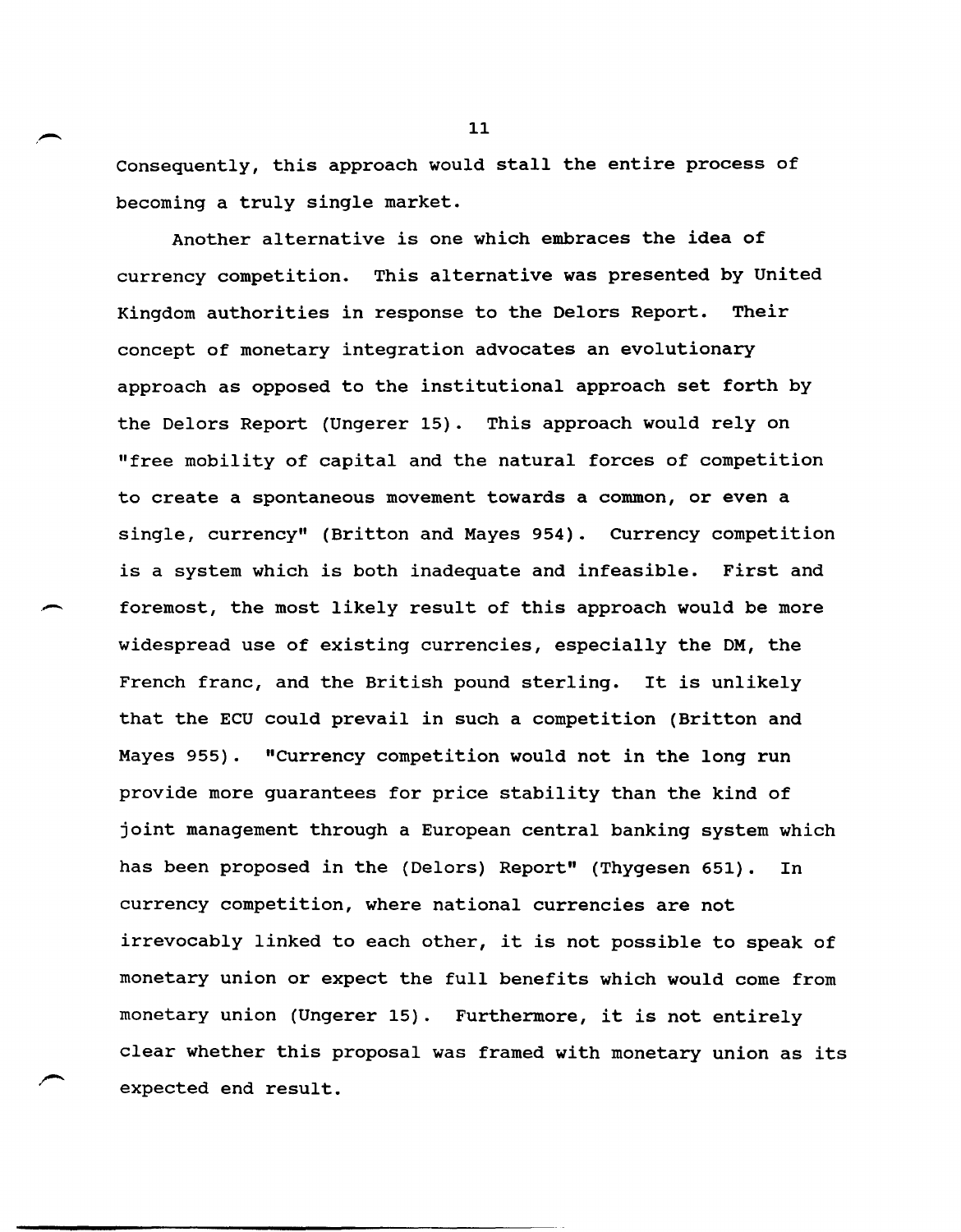In June 1990, British Chancellor of the Exchequer John Major presented another proposal. It envisioned an important role for the ECU by having it exist and compete alongside national currencies. First, ECUs would be issued on demand against the other currencies. Second, the ECU would become a genuine currency that would never devalue against other EC currencies. Eventually, the ECU would become more widely used and could become a common currency and, in the very long run, the single currency of Europe (Ungerer 15). This approach seems feasible and acceptable on the surface, yet there are a few significant deficiencies which make it an unacceptable alternative. First, the proposal is vague in stating whether the ECU would eventually become the single currency or even the common currency. Furthermore, this alternative provides little guidance for a definite timetable for engaging in these ECU activities. Finally, it does not indicate "when the conditions would be right for moving to the final stage of full monetary union" (Ungerer 15).

still another alternative is one which calls for forcing the pace of change. This alternative accepts fully the concept of moving towards a single currency. However, realizing that the gains from a single currency arise after the period of transition is complete, advocates of this alternative propose moving straight to adopting a single currency as soon as the administrative changes can be made. Unfortunately, simulation studies have shown that forcing the pace of change is too risky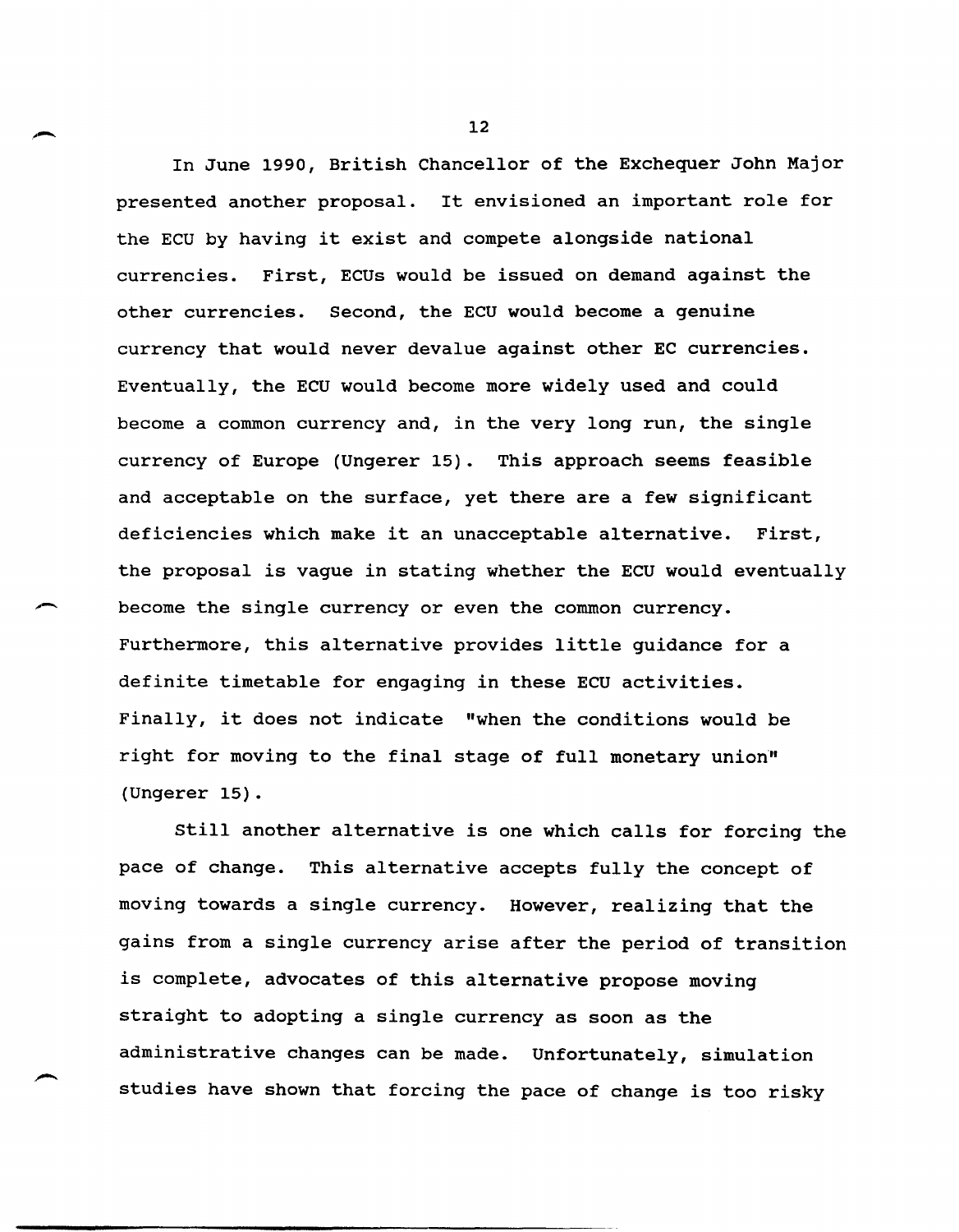an alternative as it would not be manageable in economic or political terms (Britton and Mayes 955). Additionally, all of the EC countries are not prepared at this point to take on the costs of convergence into a single currency.

After examination of these many alternatives, an adequate, efficient, and logical process towards European Monetary Union may be put together. Because a first stage resembling stage one of the Delors Report began on July 1, 1990, and because of the many logical aspects of the report, the process towards monetary union should be formed in a framework resembling the Delors Report but containing some more specific directives.

-

First, the process should stress commitment to eventually initiating a single currency, the ECU, for the EC. This approach is necessary since it is well known that the single European financial market cannot be fully achieved without a common currency and probably without a single currency. with respect to the use of the ECU, it is important to announce at the outset that the ECU is going to be the single currency of Europe one day. Familiarizing the market with use of the ECU in the period of transition to EMU and discouraging the use of other national currencies is also a necessary procedure to be undertaken in conjunction with the ECU currency approach. Adhering to a process based somewhat on the Delors Report is also encouraged because of its gradual approach to monetary union. A forced or hasty transition to monetary union is simply not feasible. However, unlike the plan of the Delors Report, the process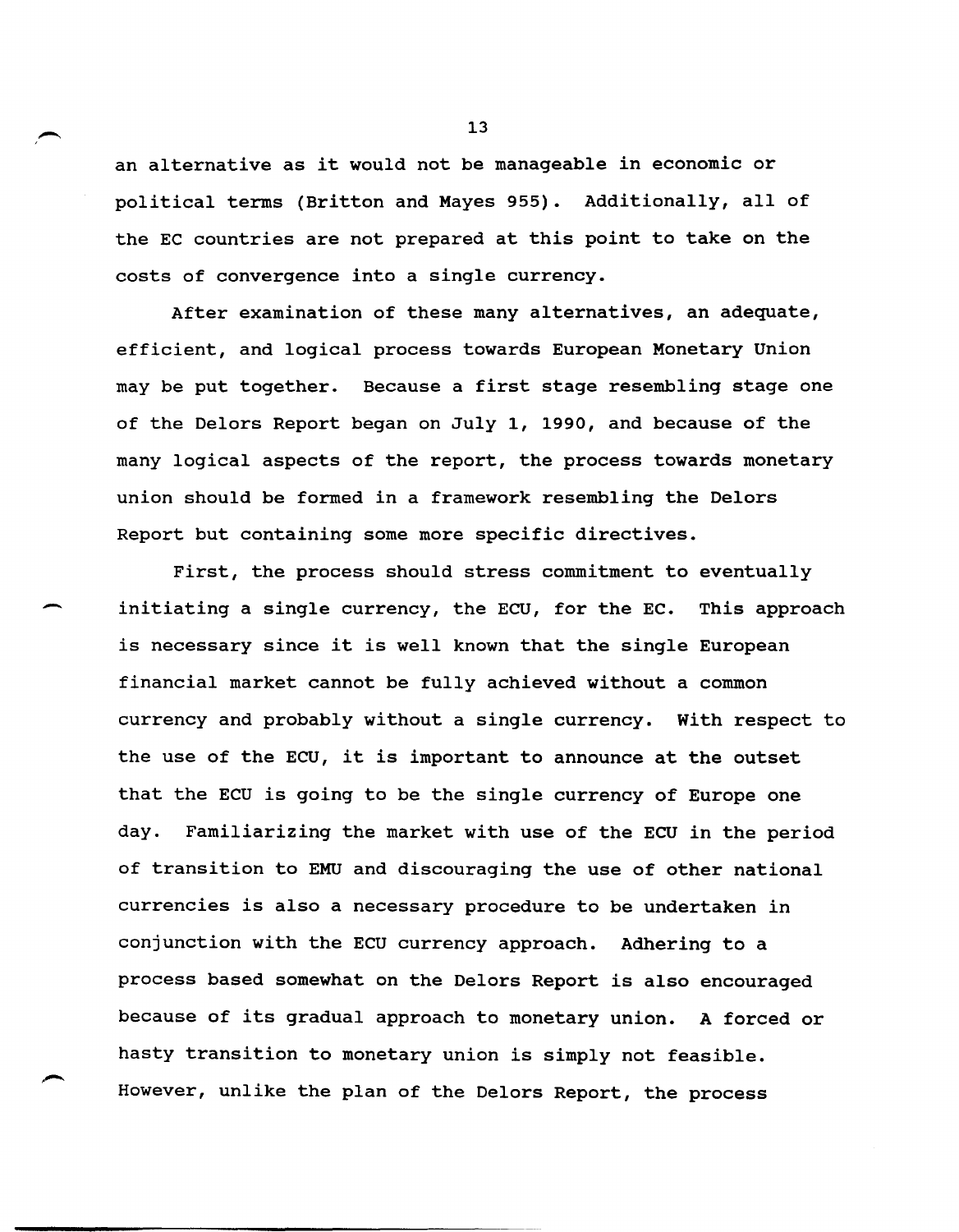towards monetary integration should be set up under a specific timetable and should be implemented as closely as possible to this timetable.

It seems reasonable and widely accepted that the final step of this process would be taken in about 1997. At that point, monetary union would be formed, and, at the same time, the ECU would be introduced as the single currency of Europe. All other domestic currencies and all contracts made in domestic currencies would be converted to the ECU. From then on, "there would be an ECU money supply, and each member country would have an ECUdenominated monetary base--all firmly under the control of the new [central] banking system" (Britton and Mayes 957).

 $\overline{\phantom{0}}$ 

,-

The achievement of full monetary union should be the last step in reaching the Single European Market, for it is widely accepted that complete unification requires common currency. Although other major problems do exist, success in reaching monetary union is much more complex and requires much more contention and arduous work than is necessary to overcome any of the other obstacles. For example, one of the other problems is the slow movement of the British in many matters. However, many agree that in most matters, at this stage, if advantages outweigh the disadvantages, it will happen with or without the British (Day 30). In most cases, it will be the British who would inevitably suffer a competitive disadvantage (Matthewson A19). Therefore, with such knowledge available, problems such as these can be overcome with a little work and some patience.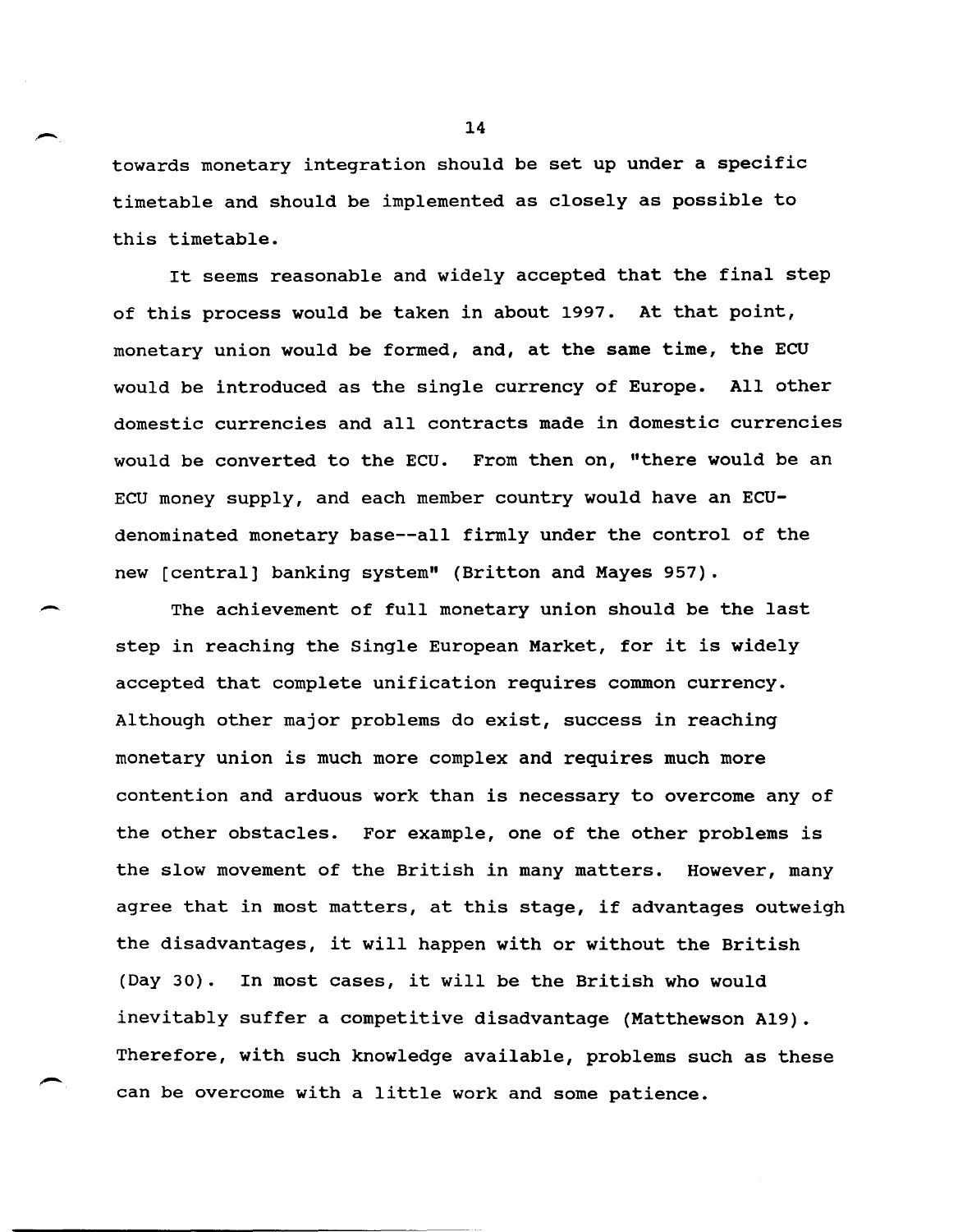In the end, "Europe 1992," even if it comes in 1997, will produce the largest single financial market in the world, providing innumerable opportunities and benefits, many probably unanticipated, to the member states of the EC. It will similarly affect the United states and the rest of the world. However, EC 92 cannot promise any clear individual winners or losers as it brings about this single market. The winners will be determined by the extent to which companies and governments take advantage of these immense opportunities.

,-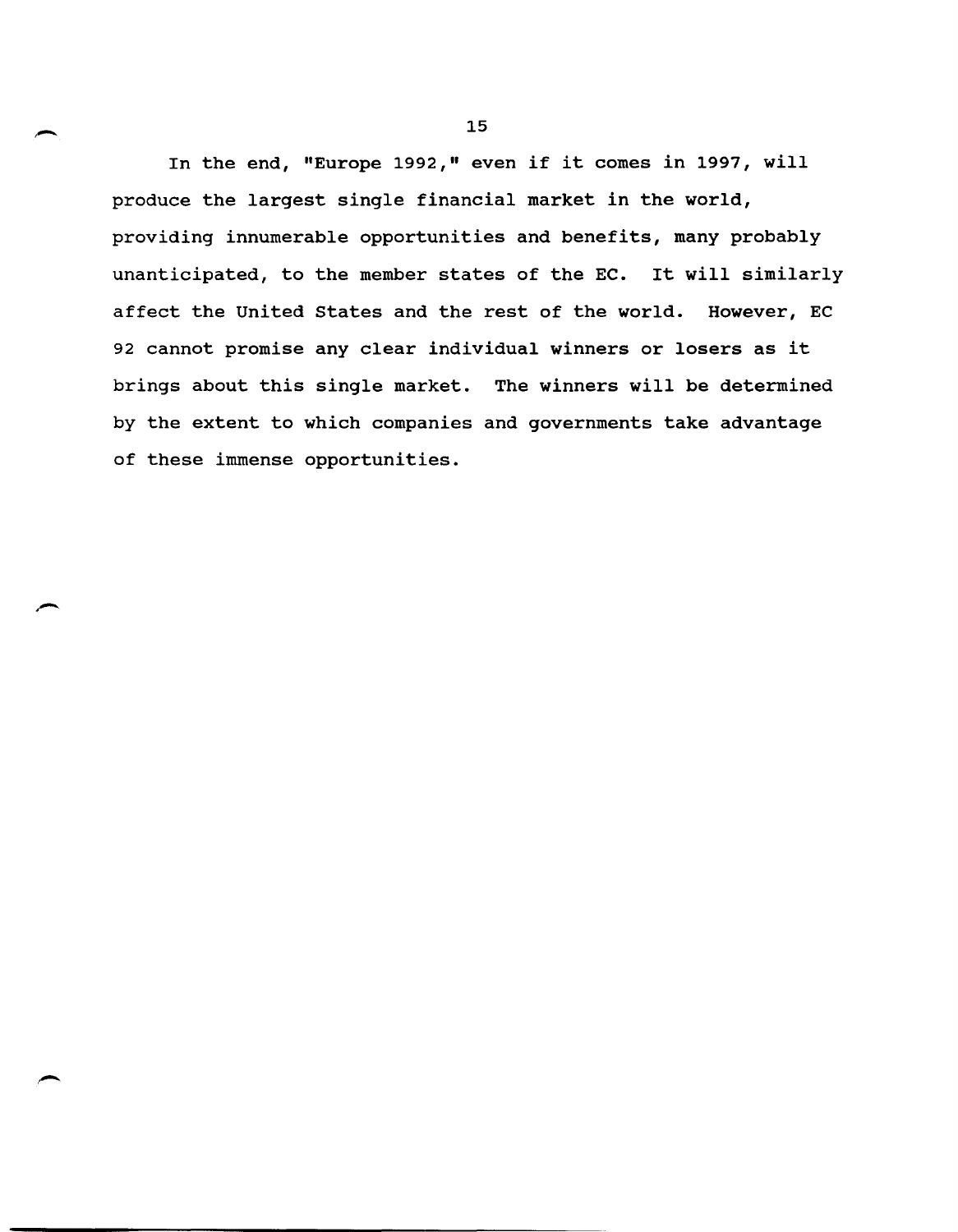## **WORRS CITED**

- Britton, Andrew and David Mayes. "Obstacles to the Use of the ECU: Macroeconomic Aspects." The Economic Journal September 1990: 947-958.
- Cecchini, Paolo. The European Challenge: 1992. Brookfield, Vermont: Gower Publishing Company, 1988.
- Day, Charles R. "The Single Market Might Have a Single Currency." Industry Week 5 February 1990: 30-31.
- Gros, Daniel and Niels Thygesen. "The Institutional Approach to Monetary Union in Europe." The Economic Journal September 1990: 925-935.
- "The Kick in Europe's Currency Cocktail." The Economist 4 May 1985: 81-82.
	- Lodge, Juliet. The European Community and the Challenge of the Future. New York: st. Martins Press, 1989.
	- Silva, Michael and Bertil Sjogren. Europe 1992 and the New World Power Game. New York: John Wiley & Sons, 1990.
	- Thygesen, Niels. "The Delors Report and European Economic and Monetary Union." International Affairs Autumn 1989: 637- 652.
	- Ungerer, Horst. "Europe--The Quest for Monetary Integration." Finance and Development December 1990: 14-17.
	- Walter, Norbert. "Implications of EC Financial Integration." Business Economics October 1989: 18-23.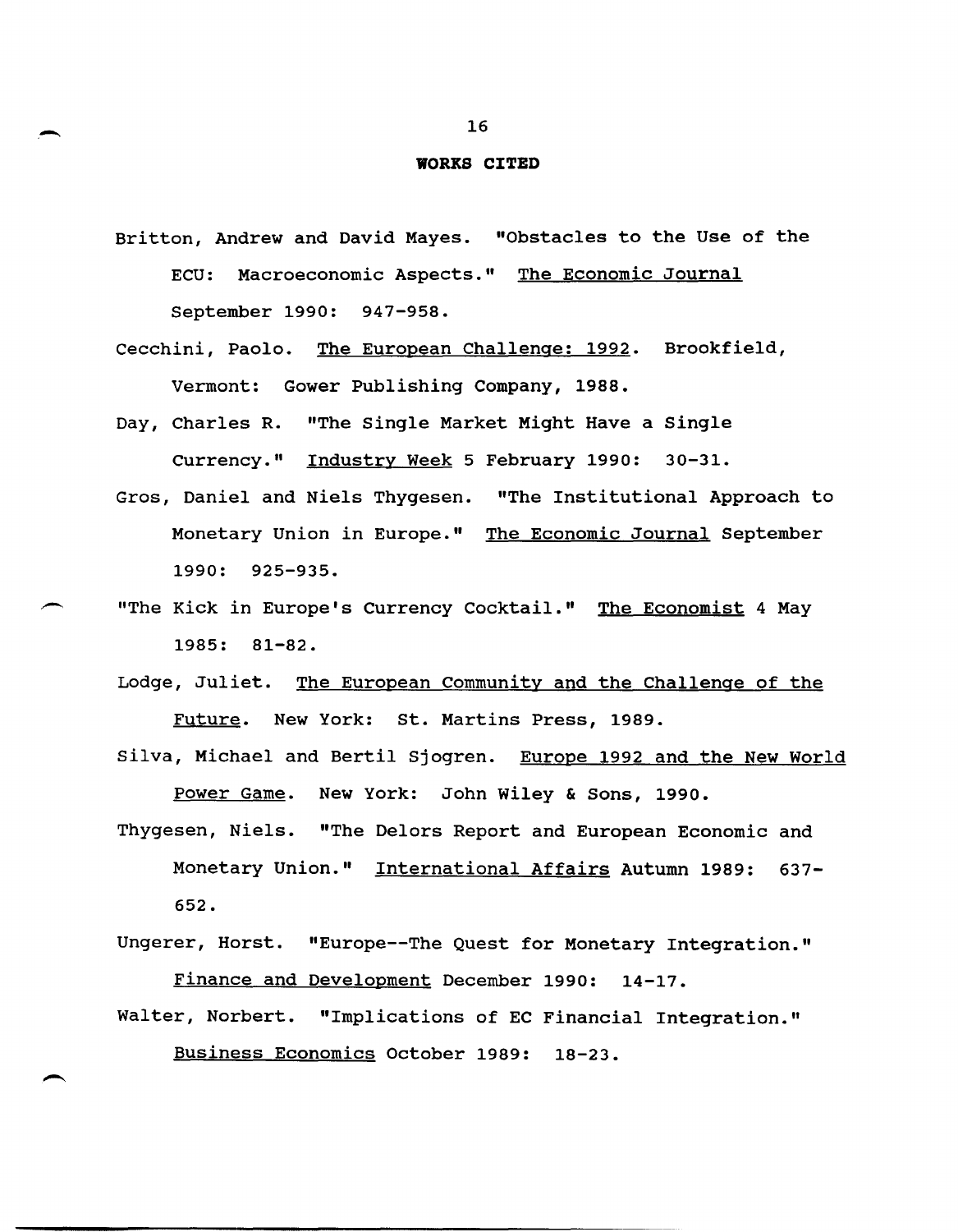## **A**<br> **WORKING BIBLIOGRAPHY**

- Britton, Andrew and David Mayes. "Obstacles to the Use of the ECU: Macroeconomic Aspects." The Economic Journal September 1990: 947-958.
- Cecchini, Paolo. The European Challenge: 1992. Brookfield, Vermont: Gower Publishing Company, 1988.

Day, Charles R. "The Single Market Might Have a Single Currency." Industry Week 5 February 1990: 30-31.

Duesterberg, Thomas J. "U.S. opportunities in EC '92." Issues

in Science and Technology Fall 1990: 18.

Gros, Daniel and Niels Thygesen. "The Institutional Approach to Monetary Union in Europe." The Economic Journal September 1990: 925-935.

"Here Come the Germans." The Economist 20 January 1990: 92. "Hold on a Minute." The Economist 4 November 1989: 58-59. Kalwies, Howard H. "Infiltrating Fortress Europe." National

productivity Review winter 1989/90.

- "The Kick in Europe's Currency Cocktail." The Economist 4 May 1985: 81-82.
- Koenig, Peter. "Basket Case Faces Bumpy Ride." Euromoney March 1989: 54-58.
- "Liberating Central Bankers." The Economist 10 February 1990: 80-82.
- Lodge, Juliet. The European Community and the Challenge of the Future. New York: St. Martin's Press, 1989.

"The Lure of 1992." The Economist 18 November 1989: 77.